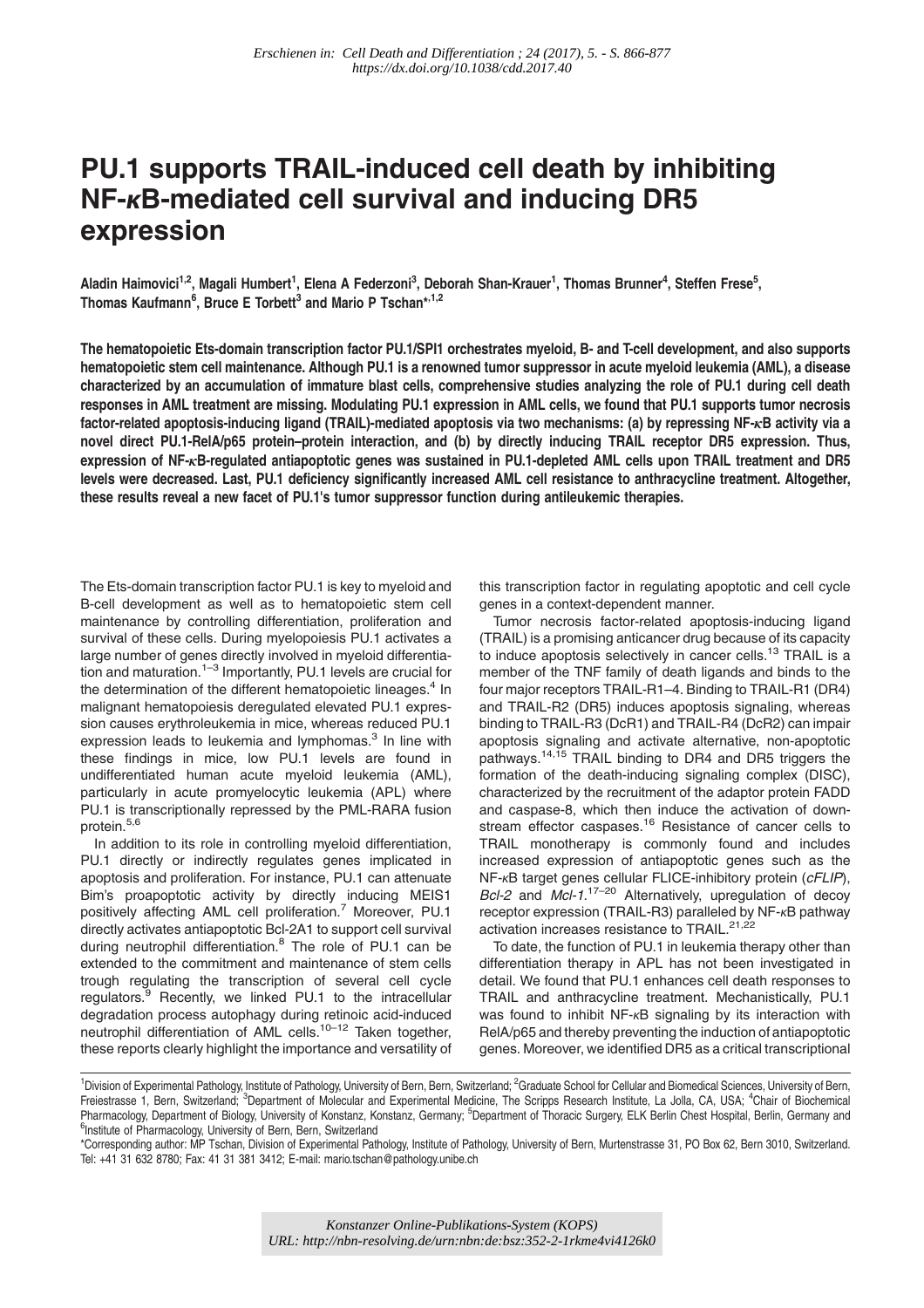target of PU.1 in response to TRAIL. Altogether, our studies identify PU.1 as a novel cell death regulator during AML therapy.

# **Results**

PU.1 depletion increases the resistance to TRAILmediated apoptosis in AML cells. Based on the emerging role of PU.1 in physiological cell survival and apoptosis, we asked whether inhibiting PU.1 affects cellular fitness upon exogenous apoptosis stimulation by TRAIL treatment. We generated three different PU.1-knockdown AML cell lines, namely NB4, HL60 and MOLM-13 cells using two independent PU.1 targeting short hairpin RNA (shRNA) delivered by lentiviral vectors. PU.1-depleted and control-transduced AML cells were treated with human recombinant TRAIL for 24 h. NB4 cells showed the lowest TRAIL sensitivity as compared with the other two AML cell lines and TRAIL concentrations for treatment were adapted to reach similar death responses (Supplementary Figures S1a–c; control cells). TRAIL treatment caused increased early apoptosis in control-transduced AML cells as evidenced by high levels of Annexin  $V^+$  cells (35–45%), whereas PU.1 depletion resulted in a significant reduction of Annexin  $V^+$  cells (15–25%) that prevailed at higher TRAIL concentrations (Figure 1a and Supplementary Figures S1a–d). In addition, all three AML PU.1-depleted cell lines showed a significant reduction in effector caspases activation as assessed by the caspase-3/7 activity (Figure 1b and Supplementary Figure S1d; lower panel). These findings were not restricted to AML cells, and also extend to an REH B-cell precursor leukemia cell line (Supplementary Figure S1e).

Next, we determined cleaved caspase-8 and -3, and cleaved PARP protein levels. Upon TRAIL treatment, NB4 and HL60 PU.1-depleted cells showed markedly reduced caspase-8 cleavage paralleled by increased procaspase-8 levels as compared with control cells (Figure 1c and Supplementary Figure S2a). Accordingly, PU.1-knockdown cells showed a marked reduction in caspase-3 and PARP cleavage, confirming reduced apoptosis in PU.1-knockdown cells. These results were validated in MOLM-13 cells (Supplementary Figure S2b). Moreover, specifically inhibiting Bcl-2 by ABT-199 did only partially restore sensitivity of PU.1 depleted AML cells to TRAIL in NB4 but not in HL60 cells, indicating that decreased PU.1 levels impact on TRAIL sensitivity mostly at the level of the DISC (Supplementary Figure S3). Altogether, we found impaired apoptosis responses to TRAIL in PU.1-depleted leukemic cells.

Decreased sensitivity to TRAIL in PU.1-depleted AML cells is associated with increased NF-κB activity. Given that TRAIL can induce alternative, prosurvival pathways such as NF-<sub>K</sub>B signaling and since we observed reduced sensitivity to TRAIL-induced apoptosis in PU.1-knockdown cells, we hypothesized that depleting PU.1 activates NF-κB signaling. To test this hypothesis, we transfected NB4 and HL60 cells with an NF-κB reporter plasmid. We found significantly increased NF-κB activity in PU.1-depleted AML as compared with control cells (Figure 2a). We next assessed whether cytoplasmic and nuclear protein lysates revealed a

significantly pronounced nuclear translocation of p65 after 1 h of TRAIL stimulation in PU.1-depleted cells as compared with control NB4 cells (Figure 2b and Supplementary Figure S4). As AML PU.1-knockdown cells display increased NF-κB activity, we speculated that blocking the NF-κB pathway restores TRAIL sensitivity. Indeed, pretreating NB4 PU.1 knockdown cells with two different NF-κB inhibitors JSH-23 (blocks p65 nuclear translocation) or BAY 11-7085 (blocks IκBα phosphorylation) was found to partially restore TRAIL sensitivity of these cells (Figure 2c).

PU.1 binds to p65 and represses NF-κB activity. We next asked if PU.1 might directly interfere with the NF-κB pathway via p65. First, we observed co-precipitation of exogenously expressed PU.1 with FLAG-tagged p65 in H1299 cells. In addition, immunoprecipitation of exogenously expressed FLAG-tagged PU.1 co-precipitated endogenous p65 in the same cells (Figure 3a). Thus, our data indicate a new PU.1 and p65 protein–protein interaction. Further, to test if PU.1 and p65 interactions also occur at the endogenous level in AML cells, we used proximity ligation assay (PLA). A positive signal in PLA indicates that these two proteins are in close proximity  $( $40 \text{ nm}$ )$  in situ. Indeed, endogenous PU.1 and p65 interact in two different AML cell lines (Figure 3b). These results suggest a novel PU.1–p65 protein interaction whereby PU.1 might directly regulate the prosurvival functions of the NF-κB signaling pathway.

As we observed increased NF-κB activity in PU.1-knockdown cells, and that PU.1 and p65 interact, we investigated whether PU.1 represses NF-κB/p65 activity. To evaluate this possibility, PU.1-negative H1299 cells were co-transfected with increasing amounts of PU.1 and an NF-κB luciferase reporter plasmid. In these cells, we observed a significant, dose-dependent decrease of NF-κB reporter activity with increasing amounts of transfected PU.1 (Figure 3c, left panel). Next, we evaluated the inhibitory function of PU.1 on NF-κB in regulating myeloid cell leukemia (MCL-1) transcription. PU.1 repressed an MCL-1 promoter reporter plasmid that contains  $NF$ - $\kappa$ B-binding sites<sup>23</sup> similar to the NF- $\kappa$ B luciferase reporter (Figure 3c, right panel). Thus, PU.1 represses NF-κB signaling when PU.1 was exogenously expressed in PU.1-negative cell lines.

Antiapoptotic protein expression persists in TRAILtreated AML PU.1-knockdown cells. Because we observed decreased sensitivity to TRAIL paralleled by increased NF-κB activity in PU.1-depleted cells, we next addressed whether antiapoptotic NF-κB targets were activated. Western blot analysis revealed that TRAIL treatment resulted in reduced expression of several antiapoptotic proteins including FLIP long  $(FLIP_1)$ , FLIP short  $(FLIP_S)$ , XIAP, BCL-2 and MCL-1 in NB4, HL60 and MOLM-13 AML cells. In contrast, levels of antiapoptotic proteins upon TRAIL treatment persisted in PU.1-depleted cells in a cell line-dependent manner (Figure 4a and Supplementary Figures S5a and b). Moreover, a similar persistence of particular antiapoptotic mRNA was seen in NB4 and HL60 cells but not in MOLM-13 cells (Figures 4b–d). Of note, RIP1, a known caspase-8 substrate<sup> $24$ </sup> that was cleaved in TRAIL-treated control cells was protected from cleavage in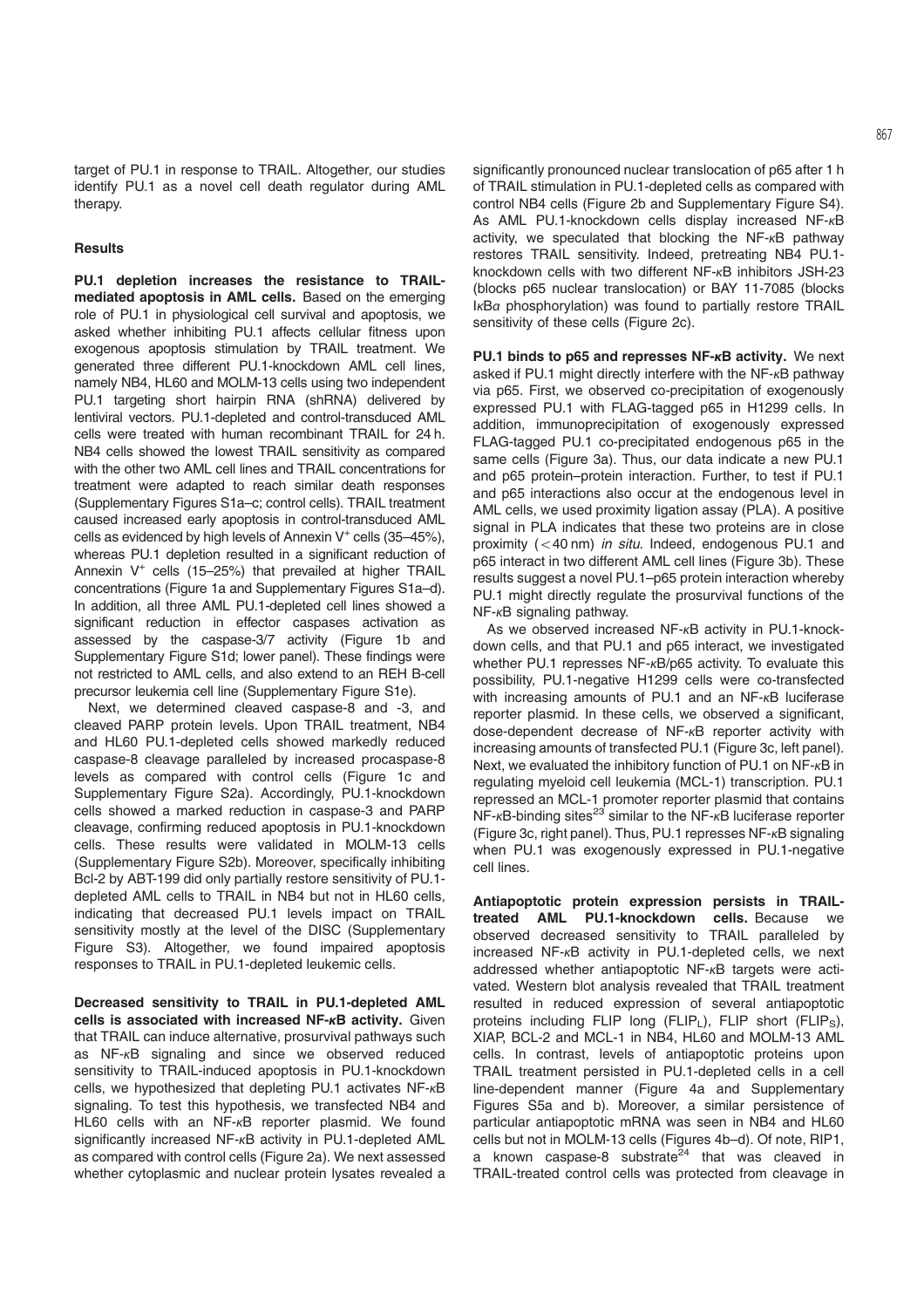

868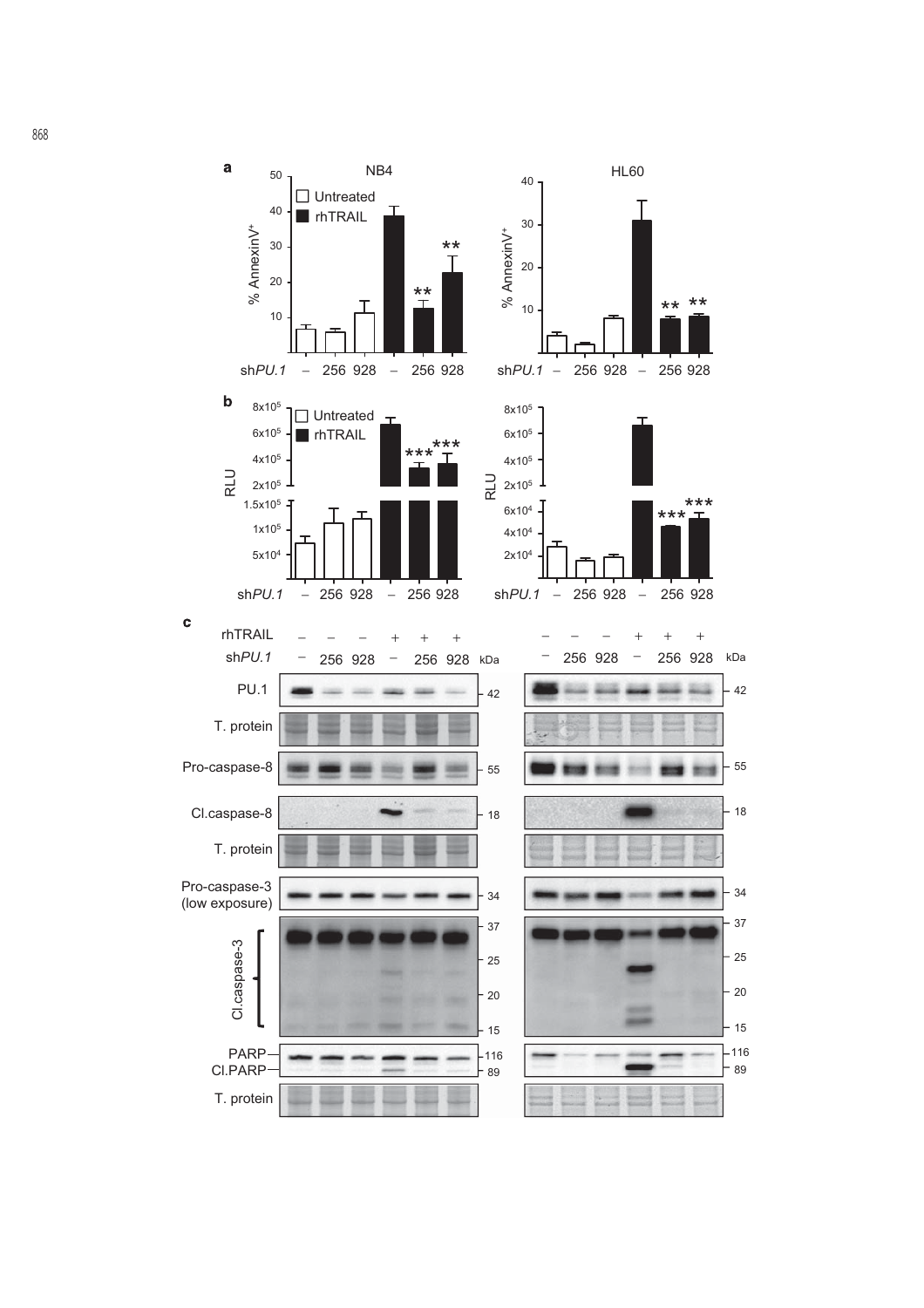PU.1-depleted cells (Supplementary Figure S5c). Overall, these results suggest that the levels of several antiapoptotic proteins are less affected in TRAIL-treated PU.1-knockdown as opposed to AML control cells. Furthermore, increased levels of antiapoptotic genes likely contribute to the resistance mechanisms against TRAIL in PU.1-depleted cells.

TRAIL resistance in PU.1-depleted AML cells is associated with TRAIL receptor DR5 downregulation. As NF-κB pathway inhibition did not completely rescue the PU.1-knockdown phenotype and since resistance to TRAIL treatment is frequently associated with aberrant low expression of activating TRAIL receptors, we investigated if PU.1 levels are associated with TRAIL-activating receptor DR5 expression. As increased DR5 protein expression alone does not imply functional DR5 at the cell surface, we also determined DR5 surface expression by FACS analysis. First, we determined steady-state DR5 expression in all three AML cell lines used in this study. HL60 cells expressed the highest DR5 levels in accordance with being the most

TRAIL-sensitive cell line followed by MOLM-13 and NB4 cells (Supplementary Figure S6a). DcR2 mRNA levels showed a similar pattern as DR5, whereas DR4 and DcR1 levels did not parallel PU.1 expression (Supplementary Figure S6b). Furthermore, knocking down PU.1 resulted in a significant downregulation of DR5 surface, protein and mRNA expression in all three AML cells compared with control cells (Figures 5a–c). Significantly reduced expression of a second activating TRAIL receptor, DR4, was restricted to PU.1-depleted NB4 cells. Decoy receptor expression was reduced in NB4 cells as well but not in the other two cell lines (Supplementary Figures S6c–e). Focusing on activating TRAIL receptor expression upon TRAIL treatment, we found that markedly reduced DR5 and DR4 levels in PU.1-depleted NB4 and HL60 cells were paralleled by attenuated apoptosis (Figure 5d and Supplementary Figures S7a and b).

The above results suggest that PU.1 regulates TRAIL receptor expression. Focusing on DR5, we found several putative PU.1- and p65-binding sites in the 5'-upstream DNA



Figure 2 Inhibiting PU.1 increases nuclear factor-κB (NF-κB) activity in AML cells. (a) NB4 and HL60 control (SHC002) and PU.1-knockdown (shPU.1) cells were subjected to nucleofection with NF-<sub>K</sub>B Firefly luciferase reporter and Renilla luciferase expressing plasmids. Relative luciferase activity was determined by normalizing Firefly to Renilla luminescence. Results are given as the percentage of NF-<sub>KB</sub> activity compared with control-transduced cells. (b) Total protein was fractioned into cytoplasmic and nuclear proteins. The amount of nuclear p65 after 1 h of TRAIL was quantified from three independent experiments using the ImageJ Software and normalized to nuclear H3. (c) NB4 control and PU.1-knockdown cells were pre-treated for 8 h with 0.5 or 1 μM of the NF-κB pathway inhibitors JSH-23 and BAY 11-7085, respectively, followed by 24 h of rhTRAIL (500 ng/ml) exposure. Percent of Annexin V<sup>+</sup> cells from three independent experiments are shown. \*\* $P < 0.01$ ; \* $P < 0.05$ 

Figure 1 PU.1 depletion decreases sensitivity to TRAIL-induced apoptosis. (a) NB4 and HL60 AML cells stably expressing shRNA targeting PU.1 (shPU.1\_256 and shPU.1\_928) or a control shRNA (SHC002) were generated using lentiviral vectors. NB4 and HL60 cells were incubated with 500 and 50 ng/ml of recombinant human TRAIL (rhTRAIL) for 24 and 8 h, respectively. Percent Annexin V<sup>+</sup> cells from three independent experiments are shown. (b) Control and PU.1 AML-knockdown cells were tested for caspase-3/7 activity. Relative luminescence (RLU) from three independent experiments is shown. \*\*\* $P< 0.001$ ; \*\* $P< 0.01$ . (c) Western blotting for pro- and cleaved caspase-8, pro- and cleaved caspase-3, full-length and cleaved PARP as well as for PU.1 in control and PU.1-depleted NB4 and HL60 cells upon TRAIL treatment is shown. Total protein was used as a loading control. One out of two independent experiments is shown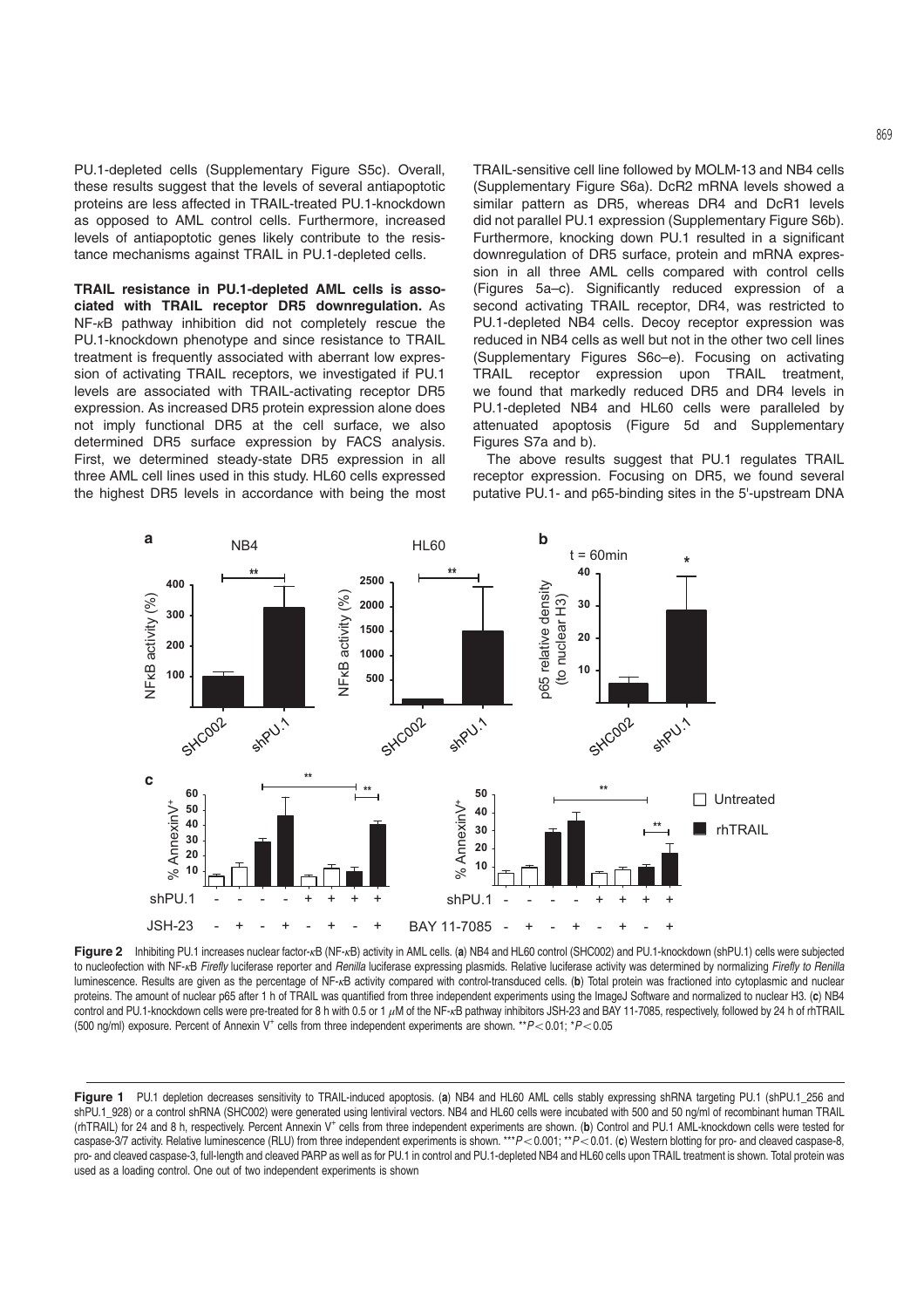

Figure 3 PU.1 binds to p65 and represses NF-<sub>K</sub>B activity. (a) H1299 cells were transfected with a FLAG-p65 expression plasmid and a PU.1 or an unrelated control plasmid expressing Myc-tagged DMP1β. Anti-FLAG immunoprecipitation (IP) followed by immunoblotting with anti-FLAG, anti-PU.1 and anti-Myc-tag is shown. (\*nonspecific band). In addition, to show binding of endogenous p65 to PU.1 H1299 cells were transfected with FLAG-tagged PU.1 or an unrelated Myc-tagged DMP1β control plasmid. Cell lysates were subjected to anti-FLAG IP followed by immunoblotting with anti-PU.1, anti-Myc and anti-p65. (b) PLA to analyze endogenous PU.1 and p65 interaction in NB4 and HL60 cells. Cells were fixed with 4% paraformaldehyde (PFA) and stained for endogenous PU.1 and p65 using anti-PU.1 and anti-p65 antibody. Interaction of endogenous PU.1 and p65 was detected using confocal microscopy. A red fluorescent dot indicated that these two proteins are in close proximity (<40 nm). The negative control represents cells incubated without primary antibodies. Scale bar, 10 μm. (c) H1299 cells were transfected with a pGL4-NF-κB (left panel) or a pGL2-Mcl-1 luciferase (right panel) reporter and various amounts of a wild-type PU.1 expressing plasmid. The amount of transfected plasmid between the different transfections was adjusted using empty vector. Cells were analyzed as in Figure 2a. Cells lysates were assayed by immunoblotting for PU.1 expression using anti-PU.1 antibody. Results from at least three independent experiments are shown

region of the DR5 gene (Supplementary Figure S7c). PU.1 and p65 chromatin immunoprecipitation (ChIP) confirmed binding of both transcription factors to a DNA region with neighboring PU.1- and p65-binding sites (Figure 5e). Using an inducible PU.1-estrogen receptor fusion protein (PU.1-ER) to specifically induce PU.1 target genes, $25$  we found a significant, 3-4-fold increase in DR5 mRNA expression paralleled by a

marked increase in DR5 protein expression after 4-hydroxytamoxifen stimulation (Figure 5f and Supplementary Figure S7d). Importantly, activation of PU.1 did not induce DR4 transcription, whereas G-CSF-R mRNA, a known PU.1 target,<sup>26</sup> was significantly induced (Supplementary Figures S7e and f). Overall, DR5 transcription is directly activated by PU.1 and knocking down PU.1 resulted in reduced DR5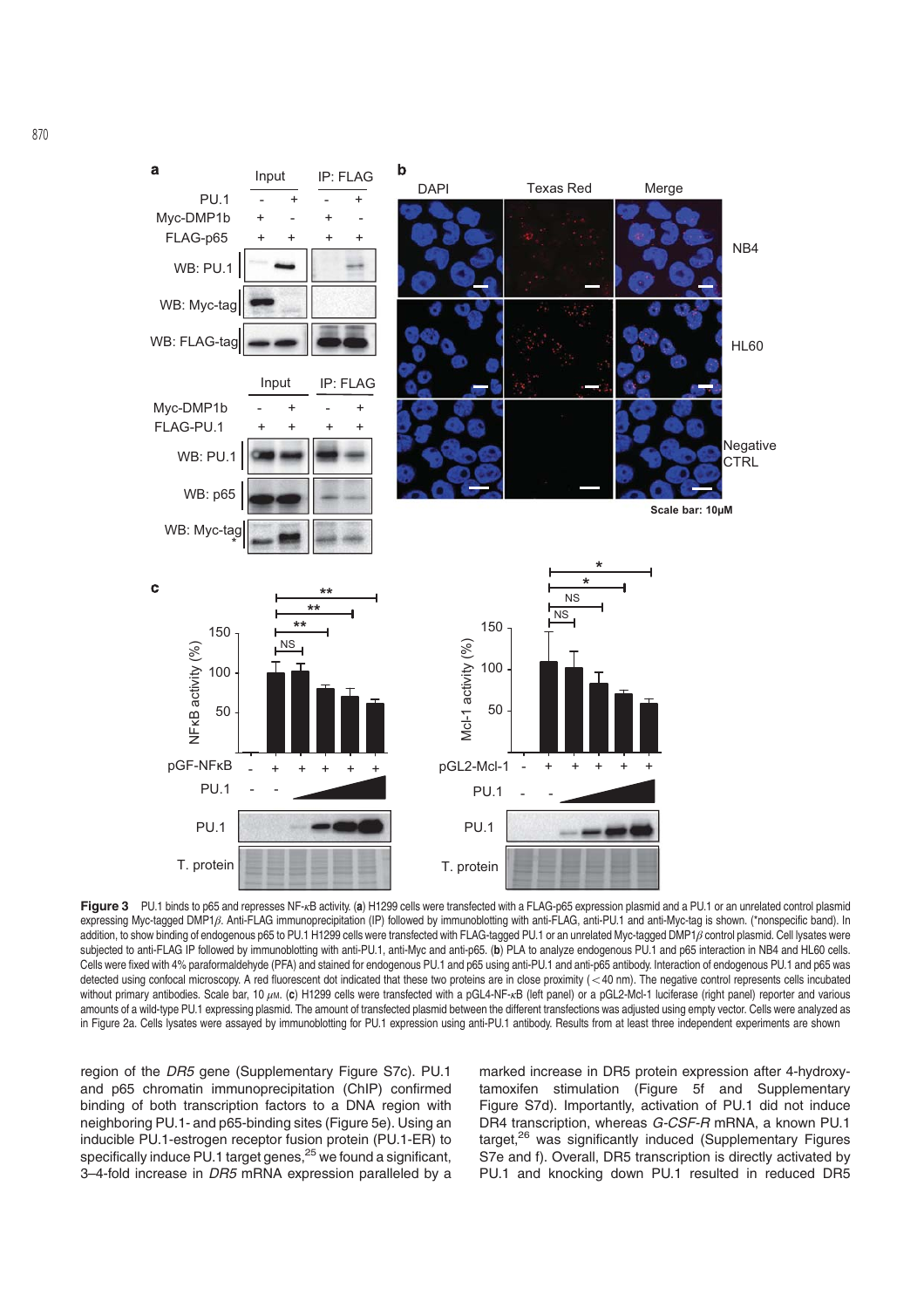

Figure 4 Persistent expression of particular antiapoptotic proteins in TRAIL-treated PU.1-depleted AML cells. (a) XIAP, FLIP (FLIP<sub>L</sub> and FLIP<sub>S</sub>), BCL-2, MCL-1 and PU.1 western blot analysis of control and PU.1-depleted NB4, HL60 and MOLM-13 AML cells. Total protein was used as a loading control. One out of two independent experiments is shown. ( $b-d$ ) XIAP, BCL-2 and MCL-1 quantitative RT-PCR (qPCR) analysis of NB4, HL60 and MOLM-13 cells treated as in (a).  $*P<0.05$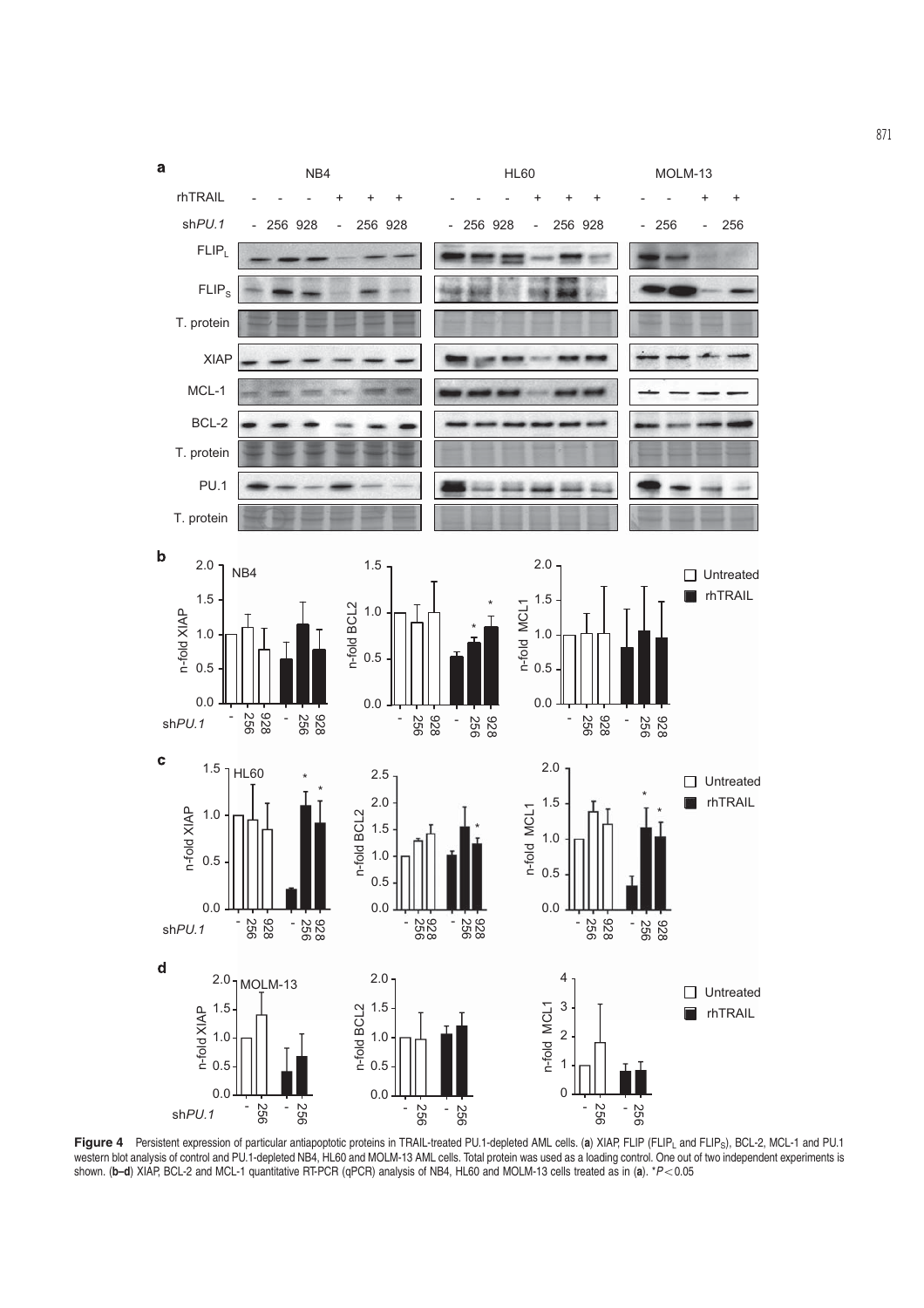expression in all three AML cell lines investigated likely contributing to the observed decreased sensitivity to TRAIL. As depleting PU.1 only resulted in reduced DR4 mRNA levels in untreated NB4 cells and DR4 transcription was not induced by PU.1 activation in two AML cell lines, we speculate that DR4 is not a direct transcriptional target of PU.1.

Given that PU.1 knockdown causes partial resistance to TRAIL and that inducing PU.1 resulted in increased DR5 surface expression, we next evaluated whether inducing PU.1 would sensitize AML cells to TRAIL-induced cell death. Indeed, activation of PU.1 resulted in a significantly higher percentage of Annexin V<sup>+</sup> cells upon TRAIL treatment (Figure 5g). Importantly, induction of PU.1 alone without TRAIL treatment already resulted in increased cell death as evidenced by increased Annexin V staining and increased levels of cleaved PARP (Figure 5h, upper panels). In addition, activation of PU.1 upon TRAIL treatment attenuated the expression of FLIP<sub>S</sub>, BCL-2 and MCL-1, all proteins whose expression increases upon PU.1 depletion (Figure 5h, lower panels). Interestingly, PU.1 expression resulted in a shift toward the expression of FLIPL. These results suggest that PU.1 exerts a proapoptotic role by upregulating DR5 and causing lower expression of several antiapoptotic proteins.

PU.1 depletion protects from anthracycline-mediated apoptosis. Current AML therapy does not include TRAIL, but is based on the use of the anthracyclines.<sup>27</sup> Thus, we asked whether the absence of PU.1 attenuated intrinsic apoptotic pathways as well. We incubated wild-type and PU.1-depleted AML cells with the anthracyclines doxorubicin or idarubicin, and then assessed cell viability by Annexin V staining and caspase-3/7 activity. Similar to TRAIL treatment, knocking down PU.1 resulted in a significant apoptosis inhibition as compared with wild-type cells treated with either doxorubicin or idarubicin, which was supported by a marked decrease in caspase-3 and PARP cleavage (Figure 6a). Most importantly, as with TRAIL treatment of PU.1-depleted cells, treatment with both anthracyclines resulted in persistent expression of the antiapoptotic proteins XIAP, BCL-2 and MCL-1 (Figure 6b). Importantly, blocking Bcl-2 with the BCL-2-selective inhibitor ABT-199 restored sensitivity to anthracyclines underlining the relevance of Bcl-2 in resistance mechanisms towards chemotherapeutics in PU.1depleted AML cells (Figure 6c). In conclusion, PU.1 supports anthracycline-mediated cell death in AML cells.

# **Discussion**

The key finding of this study is the novel function of PU.1 in cell death responses to clinically relevant drugs in AML cells. Mechanistically, PU.1 significantly prevents NF-κB-mediated upregulation of antiapoptotic genes such as cFLIP, MCL-1, BCL-2 and BCL-XL upon TRAIL treatment. We showed for the first time that PU.1 directly binds to RelA/p65 and thereby represses the transcriptional activity of p65. In addition, PU.1 contributes to TRAIL sensitivity by directly inducing TRAIL receptor DR5 transcription. Overall, our findings further expand the function of the PU.1 transcription factor to cell death responses towards anticancer therapies.

The effects of PU.1 and  $NF-<sub>K</sub>B$  are tightly linked as they interdependently regulate gene transcription by binding to the same promoter regions of common target genes. The combined actions of these two transcription factors might have synergistic activating or inhibiting functions. Moreover, NF-κB directly regulates PU.1 at the transcriptional level by binding to the 5'-URE of the PU.1 gene. $^{28}$  PU.1 affects, together with C/EBPα, NF-κB target selection in THP-1 cells by mediating the formation of active protein complexes at the enhancer region of target genes.29 In addition, the NF-κB1/p50 promoter is directly regulated by PU.1 and transcriptional family member, Spi-B.30 Given that another myeloid transcription factor, C/EBPα, interacts with the NF-κB pathway proteins to induce expression of the antiapoptotic BCL-2 in AML,<sup>31</sup> we asked whether PU.1 also directly interacts with this survival pathway. We were able to co-precipitate endogenous RelA/p65 with FLAG-tagged PU.1 expressed in H1299 cells. The direct interaction of endogenous RelA/p65 and PU.1 was shown by an in situ PLA. In contrast to our findings, Shen and Stavnezer<sup>32</sup> used PU.1 as a specificity control for their GST-pull-down assay to show p65 and STAT6 interaction. GST-p65 did not pull down PU.1 from  $1.29 \mu$  B-lymphoma cell nuclear extracts. This discrepancy may be due to the use of more sensitive in vitro assays or may reflect differences in B-lymphoma versus AML cells.

Using an NF-κB reporter consisting of a concatemer of NFκB-binding motifs and an MCL-1 promoter reporter with an NFκB-binding site, we found that PU.1 negatively impacts on NF-

Figure 5 PU.1 positively regulates DR5 expression and sensitizes AML cells to apoptosis. (a-c) Flow cytometry analysis of DR5 surface expression, DR5 and PU.1 western blot and quantitative RT-PCR (qPCR) analysis in NB4, HL60 as well as MOLM-13 control and PU.1-knockdown cells. Total protein was used as a loading control for western blot data. qPCR values were normalized to the housekeeping gene HMBS. Results are given as n-fold changes compared with control cells. (d) DR5 qPCR, DR5, cleaved PARP as well as PU.1 western blot and DR5 FACS analysis of NB4 control and PU.1-knockdown cells upon TRAIL treatment. Analysis as in (a). One out of three independent experiments is shown. (e) PU.1 and p65 ChIP analysis of three putative, neighboring PU.1/p65-binding sites upstream of the transcriptional start site of the DR5 gene. In vivo binding of PU.1 and p65 to the indicated sites was shown by ChIP in NB4 cells using antibodies against PU.1 and p65. Antibodies against acetyl-histone H3 and IgG were used as a positive and negative control, respectively. GAPDH amplification was shown as a negative control for the different pulldowns. (f) DR5 expression analysis of NB4 cells expressing an inducible PU.1-estrogen receptor (PU.1-ER) fusion protein. DR5 qPCR, western blot and FACS analysis of NB4 control and PU.1-knockdown cells 48 h after 4-hydroxy-tamoxifen (4-OH-T) stimulation from three independent experiments. (g) Viability of NB4 control and PU.1-ER-expressing cells upon PU.1 activation for 48 h with 4-OH-T stimulation. Cells were incubated with rhTRAIL (500 ng/ml) 24 h after 4-OH-T addition. Percent of Annexin V<sup>+</sup> cells from three independent experiments are shown (upper panel) and immunoblotting for pro- and cleaved caspase-8, cleaved caspase-3 and cleaved PARP are shown (lower panel). Total protein was used as a loading control. (h) Viability of NB4 control and PU.1-ERexpressing cells treated as in (f). Percent of Annexin V<sup>+</sup> cells from three independent experiments are shown. Immunoblotting for cleaved PARP, FLIP<sub>1</sub> and FLIP<sub>5</sub>, Bcl-2 and Mcl-1 is shown. Analysis as in (g). \*\* $P$  < 0.01;  $*P$  < 0.05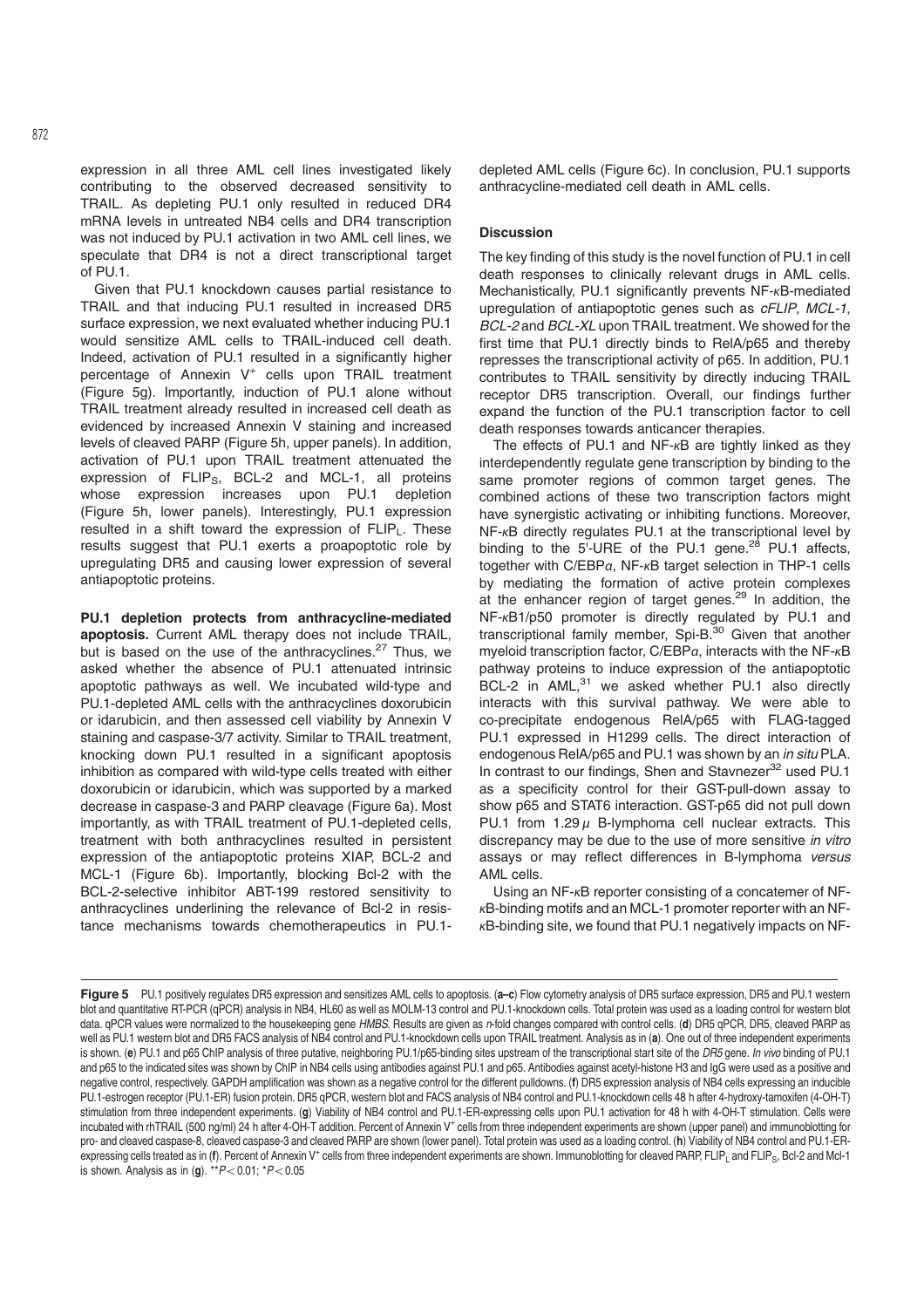κB's capacity to activate transcription. Furthermore, NF-κB promotes cell survival through the activation of several antiapoptotic genes including  $FLIP^{33}$  Mcl- $1^{34}$  or XIAP.<sup>35</sup>

Consistently, we showed that increased expression of NF-κBregulated antiapoptotic genes in PU.1-depleted AML cells that contributed to the resistance phenotype against TRAIL. The

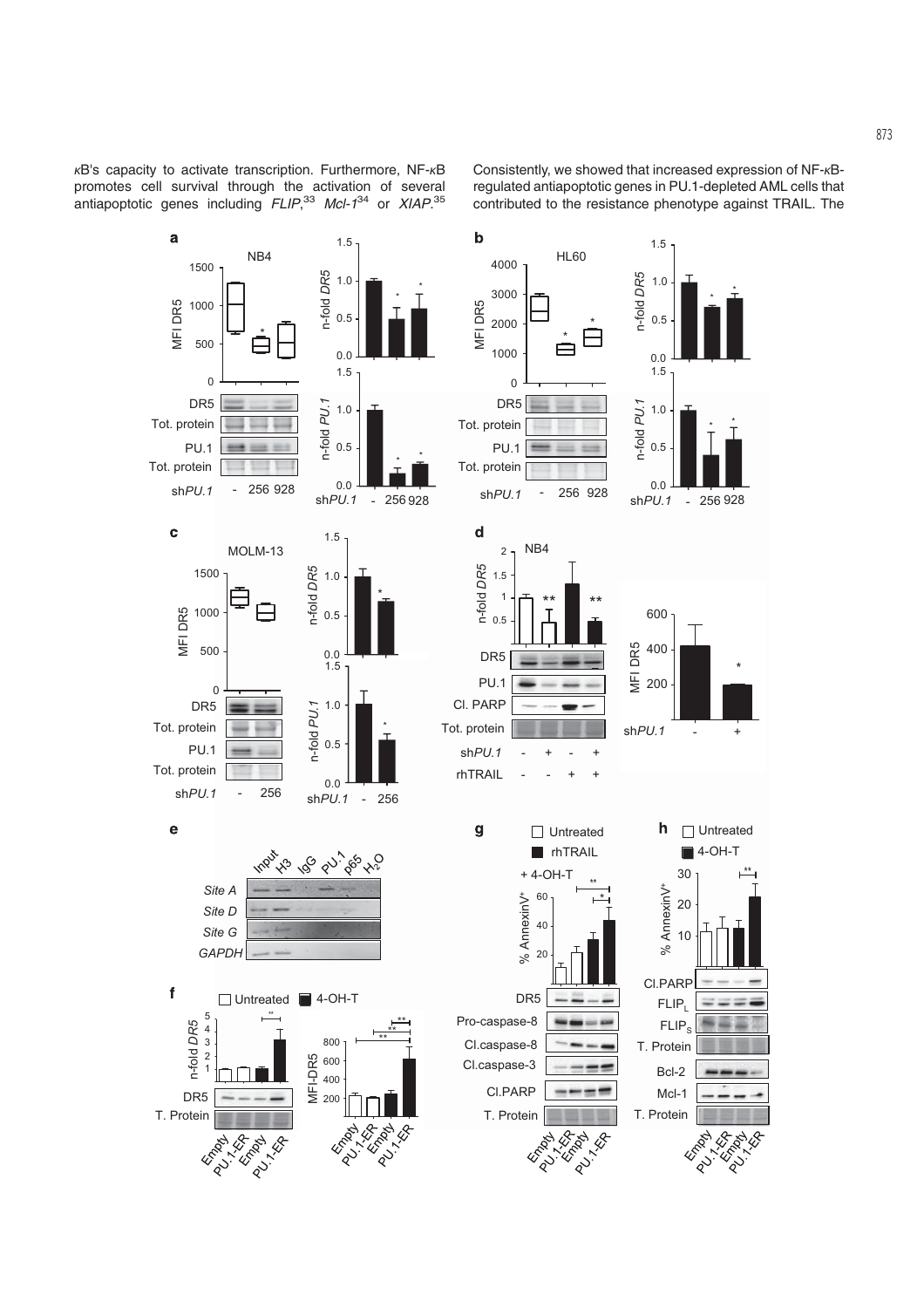resistance seen in PU.1-depleted AML cells can partially be overcome by using NF-κB inhibitors in combination with TRAIL. Furthermore, using a tamoxifen-inducible PU.1 overexpression system, we found that activation of PU.1-sensitized NB4 cells to TRAIL. Of note, activation of PU.1 per se did induce significant cell death possibly by activating endogenous TRAIL (Figure 5g). In agreement with our data, Tatetsu et al.<sup>36</sup> observed a similar effect in U266 myeloma cells using a tetracycline-inducible PU.1 overexpression system. Induction of PU.1 resulted in increased cell death of U266 cells paralleled by decreased expression of antiapoptotic Bcl-XL and BCL-2A1 proteins as well as increased levels of cleaved caspase-3.

It is rather intriguing that PU.1 directly or indirectly activates pro- or antiapoptotic factors depending on the cell type and cellular context. For example, on the one hand, PU.1 attenuates Bim transcription, which in turn promotes apoptosis resistance in leukemia, $^7$  and on the other hand, PU.1 directly activates TRAIL transcription leading to cell death in myeloma cells.37 Here, we provide evidence that PU.1 transcriptionally regulates the TRAIL receptor DR5 leading to a significant increase in DR5 surface expression and increased TRAIL sensitivity. This direct activation of the DR5 adds this gene to the list of proapoptotic genes under the control of PU.1. Alternatively, persistent expression of decoy receptor DcR2 (TRAIL-4) or decreased expression of DR4 as found in PU.1 depleted NB4 cells upon TRAIL treatment may contribute to the decreased TRAIL responsiveness in particular cell types (Supplementary Figures S6d and S8a).

PU.1 also interacts with and attenuates transcriptional activity of the proapoptotic p53 tumor suppressor,<sup>38</sup> a feature that might contribute to erythroleukemia development where untimely expression of PU.1 leads to a failure in erythroid differentiation. In this study, depleting PU.1 rendered p53 wildtype (MOLM-13), p53 mutant (NB4) as well as p53-null (HL60) AML cells less sensitive toward TRAIL treatment. This indicates that p53-independent mechanisms contribute to PU.1-mediated cell death responses to TRAIL as well as to anthracycline treatment. An earlier report from our group described the antiapoptotic BCL-2A1 as a direct transcriptional target of PU.1 that contributes to the survival of granulocytes during all-trans-retinoic acid (ATRA)-induced neutrophil differentiation of APL cells.<sup>8</sup> Accordingly, specifically knocking down Bcl2a1a and not Bcl2a1b/d in the murine hematopoietic system resulted in increased spontaneous cell death in granulocytes.<sup>39</sup> Thus, we suggest a rather specific role for BCL-2A1 in hematopoietic cell survival upon terminal differentiation. Nevertheless, BCL-2A1 is a direct transcriptional target of NF-κB and can substitute for NF-κB to suppress TNFα-induced apoptosis, and we cannot exclude that it is involved in modulating PU.1-controlled cell survival upon TRAIL treatment.40 Overall, we propose that cellular context regulates PU.1 function in balancing the expression of prosurvival and antiapoptotic genes.

Importantly, decreased sensitivity of PU.1-knockdown cells was not only observed during TRAIL but also during conventional chemotherapy treatment (idarubicin, doxorubicin) of AML cells. Similar to TRAIL treatment, we observed persistent expression of the antiapoptotic proteins XIAP, BCL-2 and MCL-1 in PU.1-depleted cells (Figure 6). These

data are supported by earlier data from Zhao *et al*.<sup>41</sup> showing that knocking down PU.1 in U937 AML cells allowed for BCL-2 expression upon etoposide treatment. The resistance against different death stimuli in PU.1-depleted cells strongly suggests a more general function of PU.1 in regulating not only extrinsic but also intrinsic apoptosis as engaged by DNA-damaging agents.

In this study, we investigated the role of PU.1 in cell death mediated by anticancer therapies and found that PU.1 exerts proapoptotic functions by repressing the prosurvival function of NF-κB and by increasing death receptor DR5 expression. The overall outcome on cell death upon PU.1 depletion in all AML cell lines investigated is similar, but we speculate that the three cell lines differ to which extent they engage PU.1-dependent NF-κB inhibition or DR5 upregulation to increase TRAIL sensitivity (Supplementary Figure S8b). Reactivation of PU.1 in AML cells may represent an interesting strategy for sensitizing these cells to current cytotoxic therapies. Since ATRA can restore PU.1 expression in APL cells and can also induce TRAIL expression, and combination therapies with TRAIL and ATRA might be of interest.<sup>5,42</sup> Alternatively, the use of NF-κB inhibitors in combination with TRAIL may represent an intriguing treatment option. These inhibitors are currently not used in the clinics due to their strong side effects.<sup>43</sup> Nevertheless, NF-<sub>K</sub>B inhibitors might still be a valuable option when used at lower doses and in combination with other drugs during a short therapeutic window. Taken together, our findings may provide useful information for the development of alternative therapeutic strategies in AML by modulating the PU.1 pathway.

#### Materials and Methods

Cell lines and culture conditions. The human AML NB4, HL60 and MOLM-13 as well as the B-ALL REH and the non-small-cell lung cancer H1299 cell lines were maintained in RPMI-1640 (Sigma-Aldrich, Switzerland) supplemented with 10% FBS (no. S0615; Biochrom GmbH, Germany) and 1% penicillin/ streptomycin (P4333; Sigma-Aldrich). Cells were cultured in a humidified atmosphere containing 5%  $CO<sub>2</sub>$  at 37 °C. The human embryonic kidney 293T cells were cultured in DMEM (Sigma-Aldrich) supplemented with 5% FBS, 1% penicillin/streptomycin and 1% HEPES (Sigma-Aldrich), and kept in a humidified atmosphere containing 7.5%  $CO<sub>2</sub>$  at 37 °C.

Transient transfections and reporter assays. H1299 cells were transiently transfected with pGL4-NFκB (Promega AG, Switzerland) or pGL2-Mcl-1 (Addgene plasmid no. 19132) Firefly luciferase reporter plasmid using Lipofectamine (Invitrogen, Switzerland). NB4 and HL60 cells were transiently transfected with pGL4-NFκB (Promega) using nucleofection (no. VCA-1003; Lonza Group Ltd, Switzerland). Cells were lysed for 24 h (Lipofectamine) or 5 h (Nucleofection) after transfection and assayed for luciferase activity using the Dual-Glo Luciferase Assay Kit (Promega). Firefly luciferase activity was normalized to that of Renilla luciferase expressed from the co-transfected pGL-Renilla plasmid. Results, expressed as ratio of Firefly to Renilla luciferase (relative luciferase activity), are the means of three independent experiments measured in triplicate. Error bars represent standard deviations.

Generation of PU.1-knockdown and PU.1-ER-expressing cell lines. pLKO.1 lentiviral vectors expressing shRNAs targeting PU.1 (shPU.1\_256: NM\_003120.1-256s1c1/TRCN0000020536 and shPU.1\_928: NM\_003120.1- 928s1c1/TRCN0000020538), or a nontargeting shRNA control (SHCOO2) were purchased from Sigma-Aldrich and have been validated earlier.<sup>11,44,45</sup> The retroviral pBabe-PUER-puro vector (kindly provided by Dr. H Yoshida) was co-transfected with the pCl10A1 packaging construct to generate recombinant retrovirus. Lentiviral and retroviral transductions were carried out as described.44,46 All vectors contain a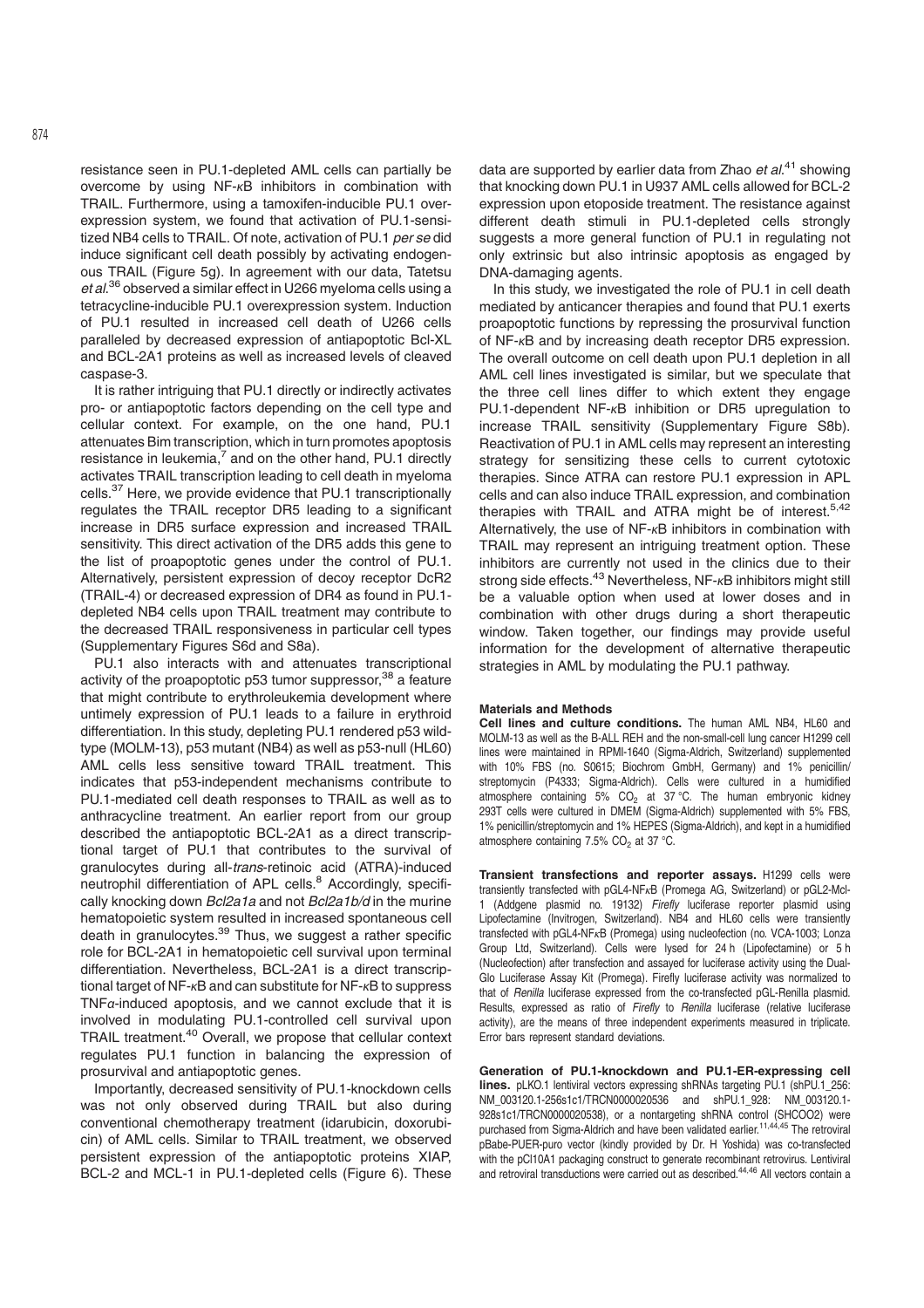

Figure 6 PU.1 depletion decreases sensitivity to anthracycline-mediated apoptosis in AML cells. (a) NB4 control and PU.1-knockdown cells were incubated for 48 h with 0.01 or 0.1 μM of idarubicin and doxorubicin, respectively. Upper panel: Cells were analyzed by flow cytometry for Annexin V/propidium iodide staining and tested for caspase-3/7 activity. Percent of Annexin V<sup>+</sup> cells and relative luminescence (RLU) from three independent experiments are shown. Lower panel: Caspase-3, cleaved caspase-3, PARP, cleaved PARP and PU.1 western blotting is shown. One out of three independent experiments is shown. \*\* $P < 0.01$ . (b) NB4 control and PU.1-knockdown cells treated as in (a) were subjected to immunoblotting with anti-Bcl-2, anti-XIAP and anti-Mcl-1. Total protein was used as a loading control. One out of three independent experiments is shown. (c) NB4 control and PU.1-knockdown cells were preincubated with 1 μM of ABT-199 for 1 h before 48 h incubation with 0.01 or 0.1 μM of idarubicin and doxorubicin, respectively. Upper panel: Cells were analyzed by flow cytometry for Annexin V/propidium iodide staining. Lower panel: Pro- and cleaved caspase-3, full-length PARP, cleaved PARP and PU.1 western blotting is shown. Total protein was used as a loading control. One out of two independent experiments is shown. \*\*\*P<0.001; \*\*P<0.01

puromycin antibiotic resistance gene for selection of transduced mammalian cells. Transduced cells were selected for 4 days using 1.5  $\mu$ g/ml puromycin.

Antibodies and immunoblotting. The primary antibodies used were anti-PU.1 (no. 2258; Cell Signaling, Switzerland or sc-365208; Santa Cruz, Switzerland), anti-cFLIP (F9800; Sigma) and (AG-20B-0056; Adipogen AG, Switzerland), anti-XIAP (M044-3; MBL, Switzerland), anti-caspase-3 (235412; Calbiochem, Switzerland) and (no. 9661; Cell Signaling), anti-PARP (nos 9542, 9541; Cell Signaling) anti-cleaved caspase-8 (no. 9496; Cell Signaling), anti-caspase-8 (ALX-804-242; Enzo Life Sciences (ELS) AG, Switzerland), anti-Bcl-2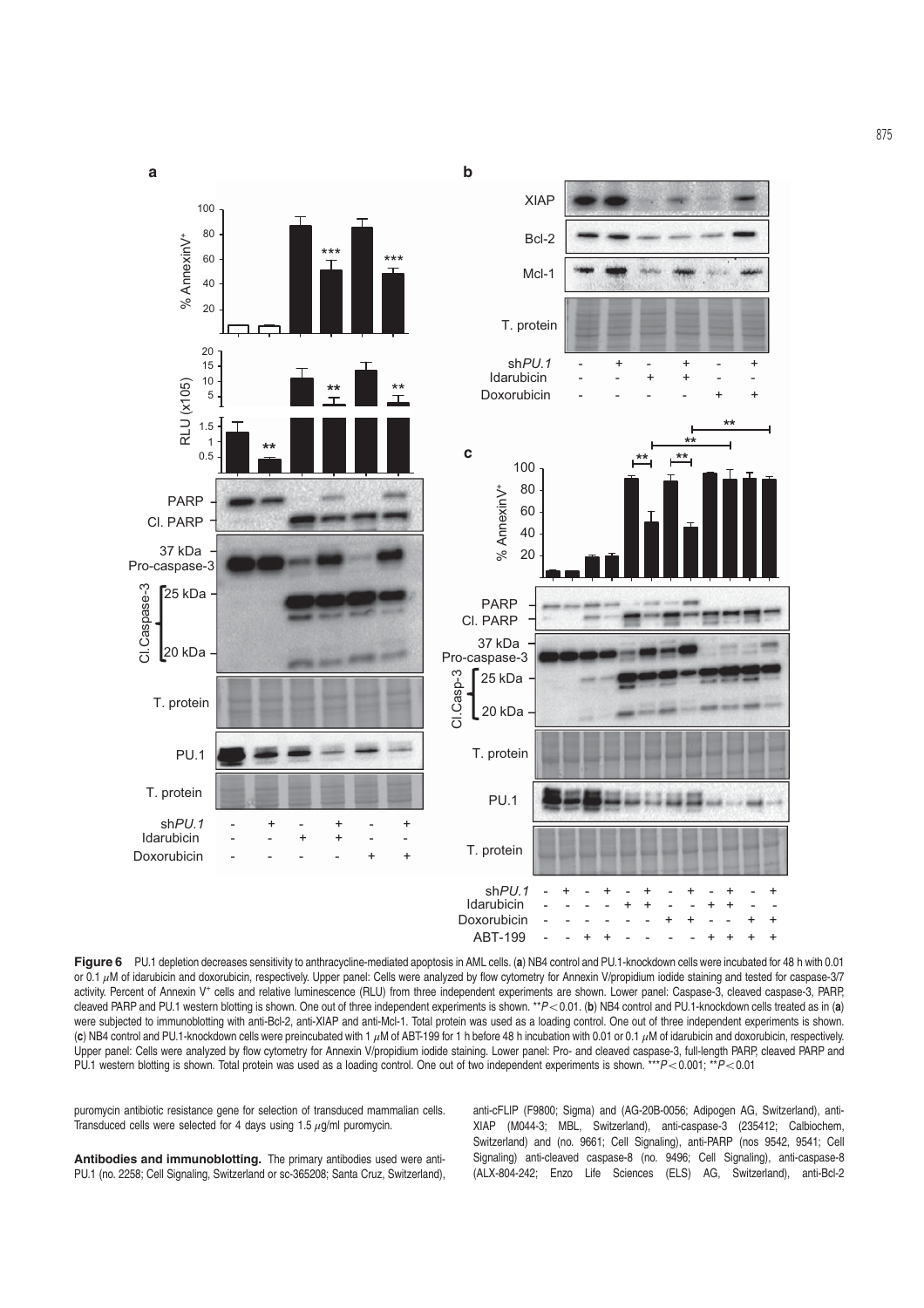(SAB4500003; Sigma), anti-Mcl-1 (559027; BD Biosciences, Switzerland), anti-DR5 (no. 8074; Cell Signaling), anti-DcR2 (no. 8049; Cell Signaling), anti-p65 (no. 8242; Cell Signaling), anti-phospho-p65 (no. 3033; Cell Signaling), anti-I<sub>K</sub>B $\alpha$  (no. 4814; Cell Signaling) anti-phospho-I<sub>k</sub>B $\alpha$  (no. 2859; Cell Signaling), anti-RIPK1 (no. 3493; Cell Signaling) anti- $\alpha$ -tubulin (no. 3873; Cell Signaling, anti-Myc tag (ab13836; Abcam), anti-FLAG tag (no. 2368; Cell Signaling)) and anti-histone H3 (no. 9715; Cell Signaling). Secondary antibodies used were anti-mouse IgG HRP- and antirabbit IgG HRP-linked (nos 7076, 7074; Cell Signaling) and (NA93IV; GE Healthcare Europe GmbH, Switzerland).

For immunoblotting, cells were lysed in urea buffer (40  $\mu$ l/5 x 10<sup>6</sup> cells) consisting of 8M urea and 0.5% (v/v) Triton X-100 supplemented with Protease Inhibitor Cocktail (Roche Diagnostics (Schweiz) AG, Switzerland). The lysates were briefly sonicated and then centrifuged at  $13 \times 10^5 \times g$  for 15 min in a refrigerated microcentrifuge. Protein content was determined using a Bradford Assay (no. 500-0006; Bio-Rad Laboratories AG, Switzerland). Thirty micrograms of total protein was analyzed by electrophoresis on a mini-protean TGX Stain-Free Precast Gel (Bio-Rad). Immunocomplexes were visualized by chemiluminescence using an ECL Kit (Bio-Rad Laboratories AG, Switzerland). Data were acquired using the ChemiDoc MP System (Bio-Rad). For reliable quantification of our immunoblotting results, genespecific protein expression was normalized to total protein expression and not to commonly used loading controls such such as GAPDH or  $\beta$ -actin.<sup>47,48</sup>

Immunoprecipitation and cellular fractionation. FLAG-immunoprecipitations were performed using the FLAG Immunoprecipitation Kit (Sigma) according to the manufacturer's instructions. Immunoblotting was performed as described above. Cytoplasmatic and nuclear fractionation was achieved by first lysing the cells in buffer A (HEPES 10 mM (pH 8.0), KCl 10 mM, MgCl<sub>2</sub> 1.5 mM, DTT 1 mM), centrifugation and recovering the supernatant. The cell pellet was resuspended in buffer B (HEPES 20 mM (pH 8.0), MgCl<sub>2</sub> 1.5 mM, KCl 400 mM, NaCl 40 mM, EDTA 0.2 mM, DTT 1 mM, glycerol 25%) to lyse the nuclear envelope and nuclear proteins were extracted. Five micrograms of cytoplasmic and nuclear protein was analyzed by western blotting as described above.

Chromatin immunoprecipitation. ChIP assays were carried out according to the protocol provided by Active Motif (La Hulpe, Belgium). Following DNA purification, PCR was performed using a JumpStart Taq (Sigma) and the following primers: DR5 promoter site 1 - forward, 5'-GTAATTCCAGTACCGTG-3' and reverse, 5′-TGGGACTAGGTGCAC-3′; DR5 promoter site 2 – forward, 5′-GTAAA GGTTAATGGTTGGAGC-3′ and reverse, 5′-CTGTGGCTCTATGGGTTGCT-3′; DR5 promoter site 3 – forward, 5′-GAGGGAAATCTTATATTACAG-3′ and reverse, 5′-TCA GGTCCTAAAAGCAGGAC-3′. Additionally, we used an unrelated sequence in the GAPDH gene as a negative control.<sup>49</sup>

Real-time quantitative RT-PCR. Total RNA was extracted using the RNeasy Mini Kit and the RNase-Free DNase Set according to the manufacturer's protocol (Qiagen, Hombrechtikon, Switzerland). Total RNA was reverse transcribed using random primers (Roche Diagnostics (Schweiz) AG, Switzerland) and M-MLV reverse transcriptase (Promega). Taqman Gene Expression Assays for DR5, DR4, DcR1, DcR2 and CSF3R were Hs00366278\_m1, Hs00269492\_m1, Hs00182570\_m1, Hs00174664\_m1 and Hs00167918\_m1, respectively. Specific primers and probes for HMBS and PU.1 have been reported.<sup>38</sup> Data represent the mean $\pm$  S.D. of at least three independent experiments.

Proximity ligation assay. To detect a possible interaction between endogenous PU.1 and p65, we used the DuoLink in situ PLA (Sigma) according to the manufacturer's protocol. Cells were fixed with 4% PFA followed by 10-min incubation with 0.1% Triton X-100 solution in PBS and further blocking with PBS-containing 1% BSA and 0.1% Tween. Cells were immunolabeled with the following primary antibodies: PU.1 (Santa Cruz; sc-365208) and p65 (no. 8242; Cell Signaling) for 1 h at room temperature. Secondary antibodies with attached PLA probes are supplied by the manufacturer. Then, we used confocal microscopy to detect protein-to-protein interaction at a x60 magnification. A fluorescence signal indicates that two proteins within cells are separated by  $<$  40 nm. Image analysis was performed using the ImageJ Software.

Apoptosis assays. Cells were grown in 6-well plates and treated with recombinant human TRAIL (rhTRAIL), idarubicin (Sigma), doxorubicin (Pfizer AG, Switzerland), ABT-199 or with NF-κB inhibitors Bay 11-7082 and JSH-23 (Selleckchem, Switzerland) at concentrations indicated. At time points indicated

cells were harvested and cell death was assessed by cleaved caspase-3, caspase-8 and PARP immunoblotting as well as flow cytometry analysis of Annexin V-FITC (BioLegend, Switzerland)/propidium iodide-stained cell. Caspase-3/-7 activity was determined by a Caspase-Glo 3/7 Assay (Promega AG) according to the manufacturer's instructions.

Flow cytometry. Cells were incubated with anti-DR5-biotin (Adipogene AG, Switzerland) or with an IgG isotype control for 30 min at 4 °C. After incubation, cells were washed and incubated with streptavidin-PE (BioLegend) for 30 min at 4 °C. Data acquisition and analysis was carried out on a FACS LSR-II (BD Biosciences, Switzerland) using the FlowJo software (Ashland, OR, USA).

Statistical analysis. Nonparametric Mann–Whitney U-test were applied to compare the difference between the two groups using the program Prism Version 5 Software (GraphPad Software, Inc., Jolla, CA, USA). P-values  $< 0.05$  were considered to be statistically significant.

## Conflict of Interest

The authors declare no conflict of interest.

Acknowledgements. We thank Dr. Nadia Corazza and Prof. Erik Vassella for their helpful inputs and reagents. This work was supported by grants from the Swiss National Science Foundation (31003A\_143739 to MPT, 31003A\_149387 to TK and PBBEP3\_146108 to EAF), the German Science Foundation (BR 3369/5, INST 38/498-1 and INST 38/500-1 to TB) and the NIH (1R01HL116221-01 to BET).

### Author contributions

AH, MH and DKS conducted the experiments. AH drafted the article. EAF, TB, TK, SF and BET instigated the experimental design, provided essential reagents as well as preliminary results, and revised the drafted article. MPT designed the project, wrote the paper and gave final approval of the submitted manuscript.

- 1. Tenen DG, Hromas R, Licht JD, Zhang DE. Transcription factors, normal myeloid development, and leukemia. Blood 1997; 90: 489–519.
- 2. Simon MC, Olson M, Scott E, Hack A, Su G, Singh H. Terminal myeloid gene expression and differentiation requires the transcription factor PU.1. Curr Top Microbiol Immunol 1996; 211: 113–119.
- 3. Oikawa T, Yamada T, Kihara-Negishi F, Yamamoto H, Kondoh N, Hitomi Y et al. The role of Ets family transcription factor PU.1 in hematopoietic cell differentiation, proliferation and apoptosis. Cell Death Differ 1999; 6: 599–608.
- 4. Dahl R, Simon MC. The importance of PU.1 concentration in hematopoietic lineage commitment and maturation. Blood Cells Mol Dis 2003; 31: 229–233.
- Mueller BU, Pabst T, Fos J, Petkovic V, Fey MF, Asou N et al. ATRA resolves the differentiation block in t(15;17) acute myeloid leukemia by restoring PU.1 expression. Blood 2006; 107: 3330–3338.
- 6. Vangala RK, Heiss-Neumann MS, Rangatia JS, Singh SM, Schoch C, Tenen DG et al. The myeloid master regulator transcription factor PU.1 is inactivated by AML1-ETO in t(8;21) myeloid leukemia. Blood 2003; 101: 270–277.
- 7. Ridinger-Saison M, Evanno E, Gallais I, Rimmelé P, Selimoglu-Buet D, Sapharikas E et al. Epigenetic silencing of Bim transcription by Spi-1/PU.1 promotes apoptosis resistance in leukaemia. Cell Death Differ 2013; 20: 1268–1278.
- 8. Jenal M, Batliner J, Reddy VA, Haferlach T, Tobler A, Fey MF et al. The anti-apoptotic gene BCL2A1 is a novel transcriptional target of PU.1. Leukemia 2010; 24: 1073–1076.
- 9. Staber PB, Zhang P, Ye M, Welner RS, Nombela-Arrieta C, Bach C et al. Sustained PU.1 levels balance cell-cycle regulators to prevent exhaustion of adult hematopoietic stem cells. Mol Cell 2013; 49: 934–946.
- 10. Brigger D, Torbett BE, Chen J, Fey MF, Tschan MP. Inhibition of GATE-16 attenuates ATRAinduced neutrophil differentiation of APL cells and interferes with autophagosome formation. Biochem Biophys Res Commun 2013; 438: 283–288.
- 11. Haimovici A, Brigger D, Torbett BE, Fey MF, Tschan MP. Induction of the autophagy-associated gene MAP1S via PU.1 supports APL differentiation. Leuk Res 2014; 38: 1041–1047.
- 12. Brigger D, Proikas-Cezanne T, Tschan MP. WIPI-dependent autophagy during neutrophil differentiation of NB4 acute promyelocytic leukemia cells. Cell Death Dis 2014; 5: e1315.
- 13. Walczak H, Miller RE, Ariail K, Gliniak B, Griffith TS, Kubin M et al. Tumoricidal activity of tumor necrosis factor-related apoptosis-inducing ligand in vivo. Nat Med 1999; 5: 157–163.
- 14. Lemke J, Karstedt von S, Zinngrebe J, Walczak H. Getting TRAIL back on track for cancer therapy. Cell Death Differ 2014; 21: 1350–1364.
- 15. Azijli K, Weyhenmeyer B, Peters GJ, de Jong S, Kruyt FAE. Non-canonical kinase signaling by the death ligand TRAIL in cancer cells: discord in the death receptor family. Cell Death Differ 2013; 20: 858–868.